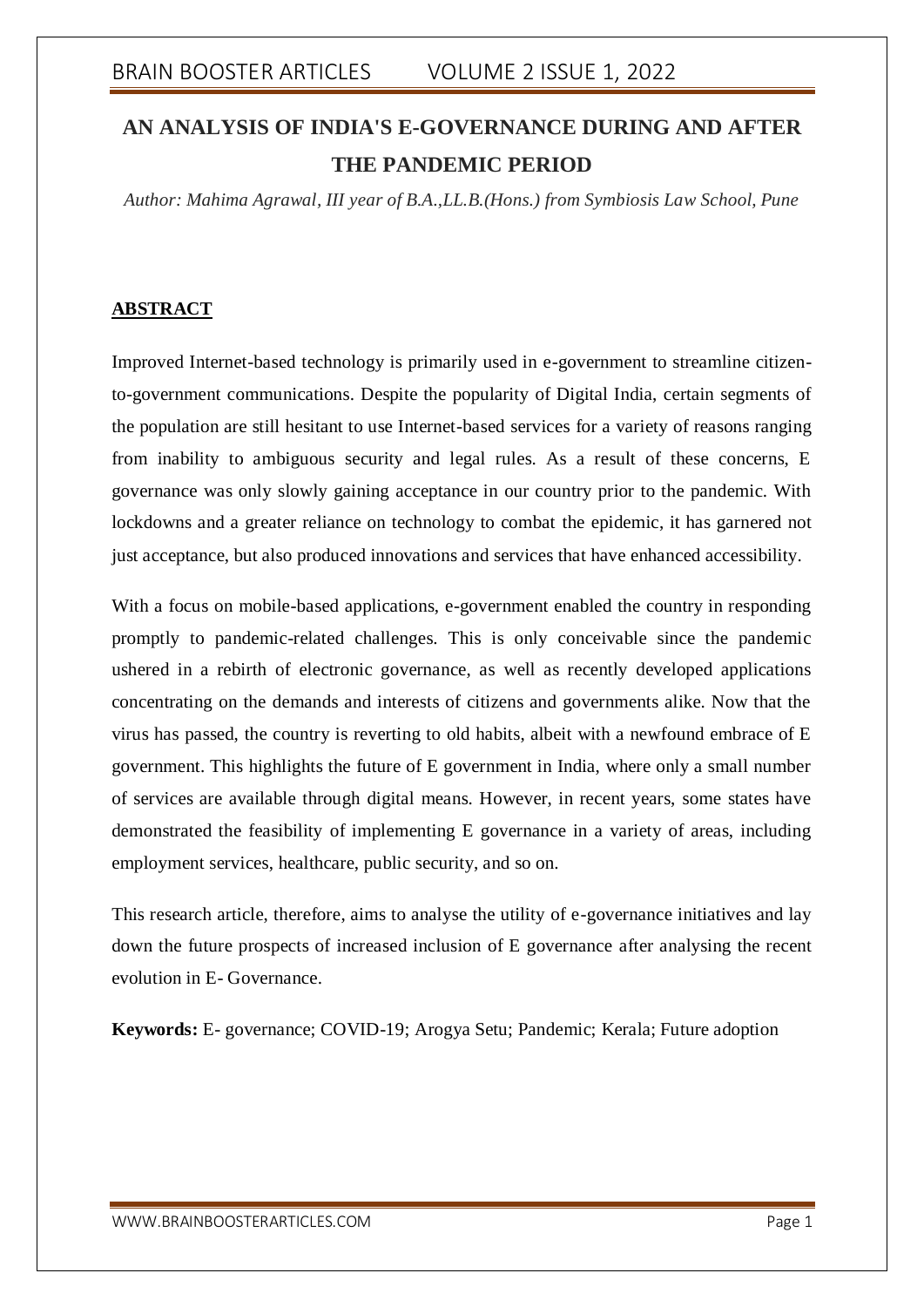#### **INTRODUCTION**

#### **What is E governance?**

In essence, the Tenth Five Year Plan explained e-governance as the use of ICTin government operations to increase accessibility of public services. The major purpose of e-Governance implementation is to improve governance procedures and outcomes in modern times.

#### **Relevance of E governance In Pandemic**

The global effect of the COVID-19 stunned governments and healthcare institutions around the world. They responded rapidly, though, by implementing e-governance interventions aimed primarily at tracing and recording cases. In a country with a large population, such as India, e-governance in the form of the *Arogya Setu App* focuses on preventing virus spread through digitally enabled tracing.*<sup>1</sup>* . Despite many issues concerning safety of data and privacy of citizen, this was a successful e governance initiative.

Rajasthan also had some good efforts in the District Administration category in 2020, such as *eMitra*, an ambitious E-governance initiative, which received a high ranking in the SKOCH State of Governance Rankings 2020<sup>2</sup>.

These e governance projects, were successful in not only in urban areas but also rural areas, despite the glaring existence of digital divide and technological understanding in rural and urban areas (Isabel). However, the problem of crippled technological use and advancement in rural areas still continues to be major hindrance for wide inclusivity and acceptability of e governance in all domains, which is why the continued popularity and use of e governance in India seems to be in jeopardy.

<sup>1</sup> <sup>1</sup> Annual Report 2020-21, Department of Health & Family Welfare, GOI, (Mar. 2, 2022, 9:29) PM)https://main.mohfw.gov.in/sites/default/Annual%20Report%202020-21%20English.pdf <sup>2</sup>Team Inlcusion, Rajasthan 2020: Gains in District Administration, e-Governance, Health, Inclusion, (Mar. 2, 2022, 8:19 PM) https://inclusion.in/state-of-governance/2021/04/rajasthan-2020-gains-in-districtadministration-e-governance-health/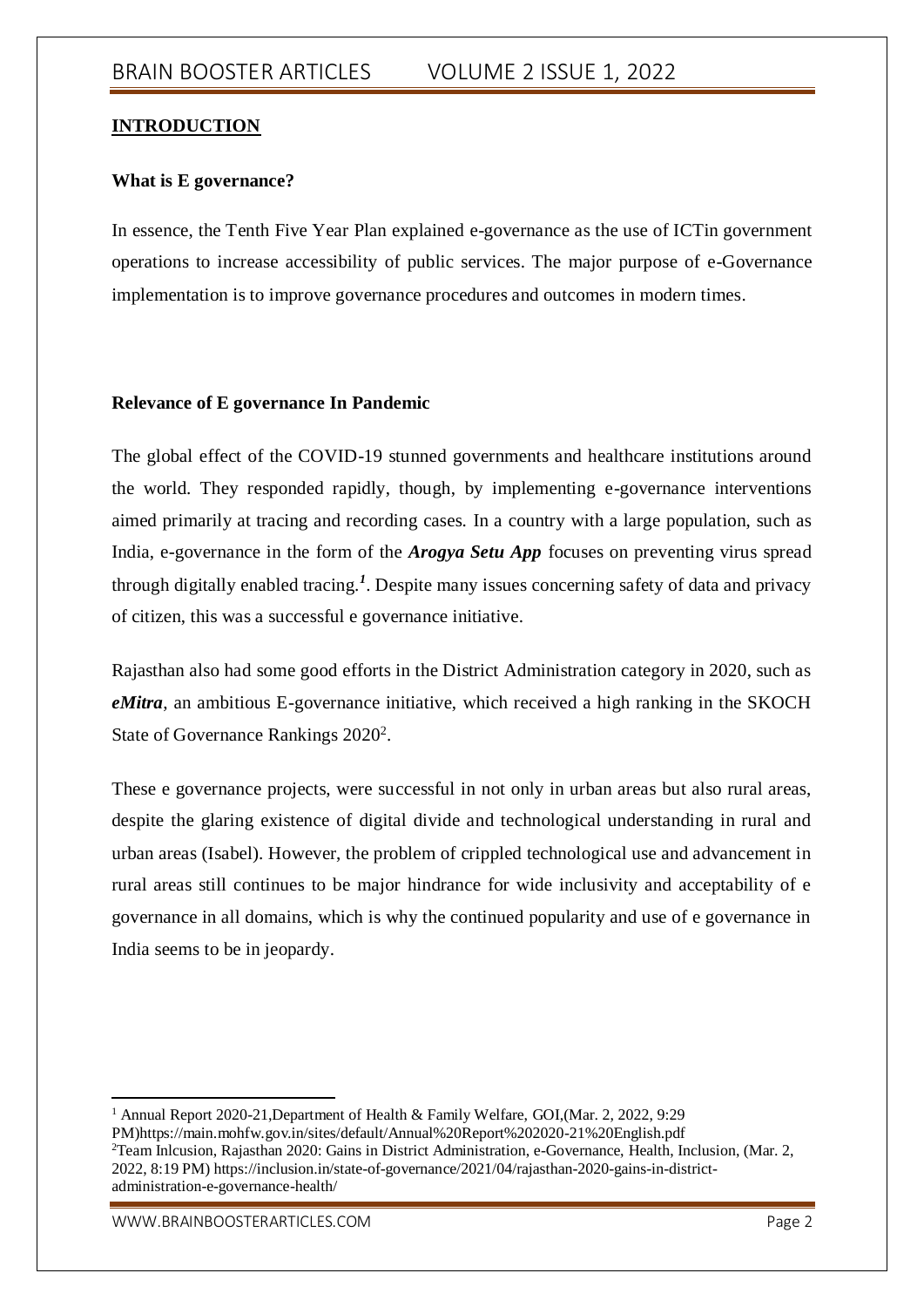#### **Why, despite a decade of existence, India's e-Governance ecosystem underutilized?**

In the recent past, India has undertaken several efforts connected to the development and adoption of e-Governance initiatives, nonetheless, E governance remained in its early stages. After investment in the digital India program in 2014, e-Government in India progressed. But success remained largely disproportionate with Kerala and Karnataka demonstrating utility while other initiatives not achieving much success. Additionally, despite an increase in rural internet connectivity, the majority of individuals living in rural areas are still not connected or aware of it.

#### **STATEMENT OF THE PROBLEM**

Because the E governance initiatives that were introduced and used were targeted in the pandemic, it cannot be assumed that it will remain unaltered post-covid. Furthermore, when several domains of government administration are brought under E governance, concerns about cyber security and data protection would double. As a result, the future of E governance is unknown and only a possibility.

#### **RESEARCH OBJECTIVE**

On a rudimentary level, the research's goal is to investigate the usage of E governance in a Public Health Emergency caused by the Covid 19 Pandemic and investigate its future application. Broadly, the research article aims to investigate:

- o Examine the influence of a pandemic on future adoption of e-Government.
- o The Future prospect for E governance in Public Administration
- o Establish Importance of Legal Framework for E governance Initiatives

#### **RESEARCH QUESTION**

The research objectives have been investigated by examining the following questions:

WWW.BRAINBOOSTERARTICLES.COM **Page 3**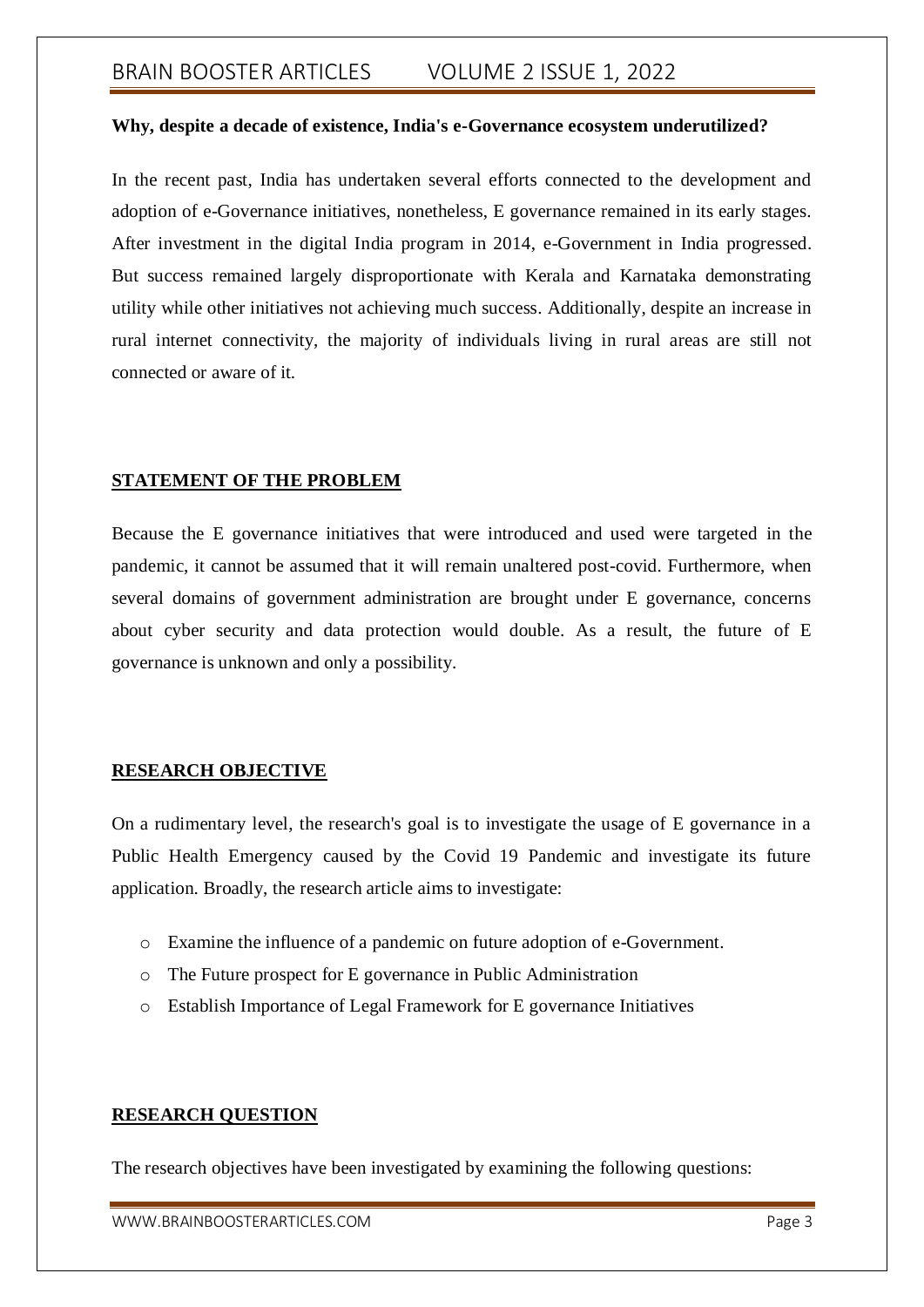- 1. What were the E governance Initiatives During and Pre-Pandemic that hinted a Brighter future?
- 2. What can be its importance in post pandemic India?
- 3. Why Legal Framework is necessary for success of any E governance program?

### **RESEARCH METHODOLOGY**

Doctrinal approach is used to examine the current situations and issues affecting E governance in public administration in the face of the global pandemic, as well as the areas where positive change is possible. Secondary approaches are utilized in this in order to acquire a better knowledge of the interplay between E governance and public administration and establish importance of legal framework.

### **REVIEW OF LITERATURE**

#### **Connecting the dots: Kerala's use of digital technology during the COVID-19 response**<sup>3</sup>

The essay examines the breadth of digital technology's capacities and the ongoing challenges of data privacy and digital access equity. This serves to show how other states, as well as the Centre, may employ comparable methods to expand E Governance's reach and acceptance. We will hence pursue the possibility of its application across various domains at an allinclusive level.

#### **Implementing E-Governance In India Exploring The Administrative Reforms Agenda<sup>4</sup>**

The paper examines and highlights the evolution of e-governance legislation and technologies in developing countries such as ours, which is critical to the project's success.

1

<sup>3</sup>Osama Ummer, Kerry Scott, Diwakar Mohan, Arpita Chakraborty, Amnesty Elizabeth LeFevre, Connecting the dots: Kerala's use of digital technology during the COVID-19 response,Vol 6 Issue 5, BMJ Glob Health (2021)

<sup>&</sup>lt;sup>4</sup> Sushma Yadav, Implementing E-GovernanceIn India Exploring The Administrative Reforms Agenda, Vol. 70, No. 3, The Indian Journal of Political Science, pp. 679-692 (2009)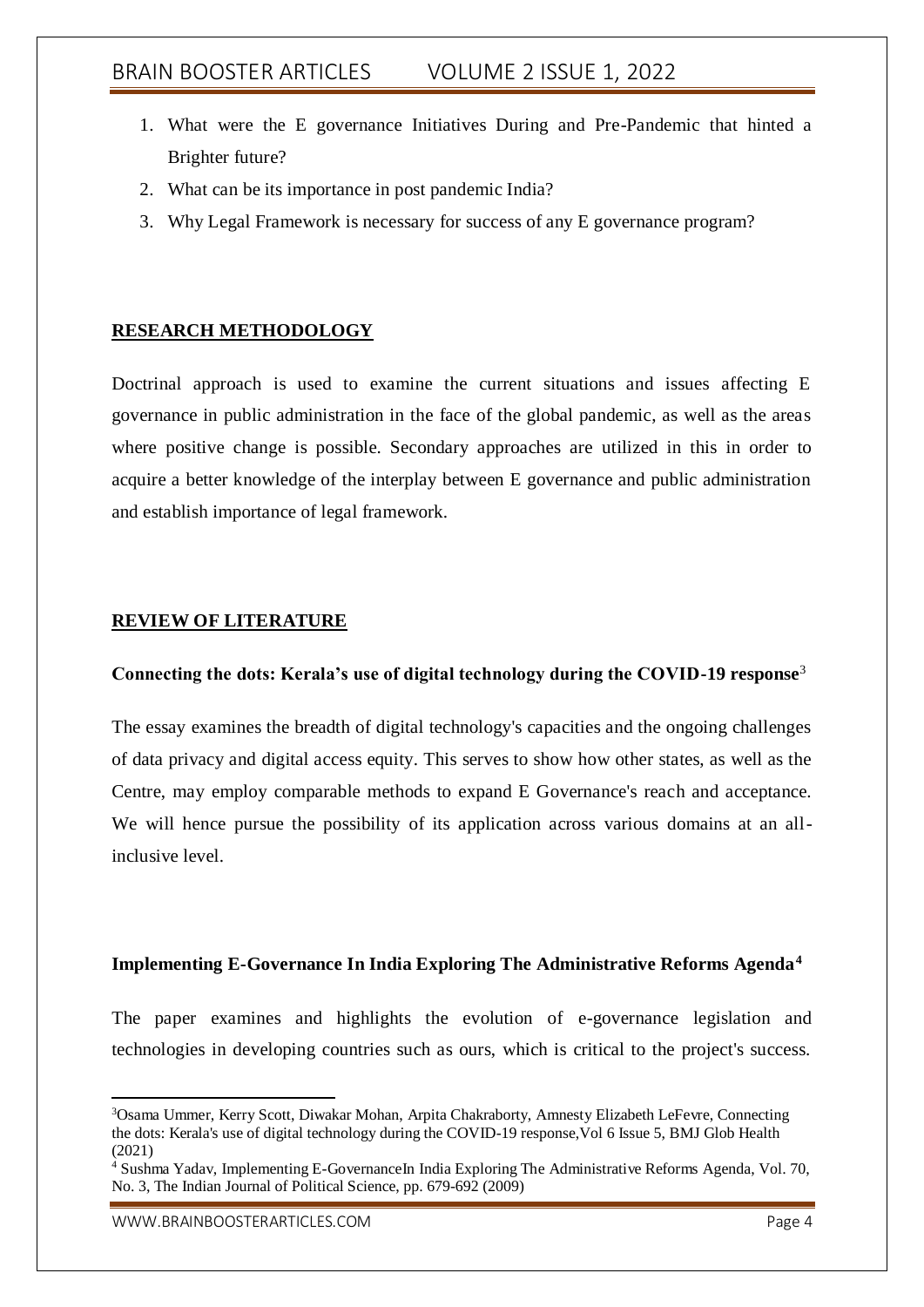We will look into the issue of a legal gap in relation to the Aarogya Setu App, which was difficult to explain and analyse legally due to a lack of relevant laws.

#### **The Legal Framework for Electronic Governance in India<sup>5</sup>**

The study discusses the legal framework, which is an important aspect of E governance. After carefully reviewing the provisions, the author concludes that the IT Act alone is incapable of dealing with all of these issues. As a result of this research and the arguments surrounding the E governance platform during the pandemic, we will stress the significance of either addressing these concerns holistically in the Personal Data Protection Bill or enacting new legislation, with the former being the preferred method.

### **RESEARCH AND ANALYSIS**

#### **Pre-Pandemic Era**

Even before that, the National e-Governance Plan's Akshaya project, which began in 2002 and was essential in transforming the district into India's first e-Literate district, was established.<sup>6</sup>

However, prior to the Covid era, e-Governance was mostly associated with the efficient delivery of government services, which was bolstered by the fact that such initiatives help to reduce corruption, bribery, and other forms of corruption.

Land Records Management System, for example, has been a successful e governance initiative that has succeeded in not only streamlining the process but also dealing with a number of irregularities that have arisen as a result of human malfunctions in registration process.

<sup>1</sup> <sup>5</sup>Apar Gupta, The Legal Framework for Electronic Governance in India, Vol. 5, No. 3, International Journal of Civil Society Law, pp. 7-18 (2007)

<sup>6</sup> 11th Report -e-Governance, Administrative Reforms Commission Government Of Kerala, https://arc.kerala.gov.in/sites/default/files/inline-files/11th%20Report%20-e-Governance-Part%201%262- For%20printing.pdf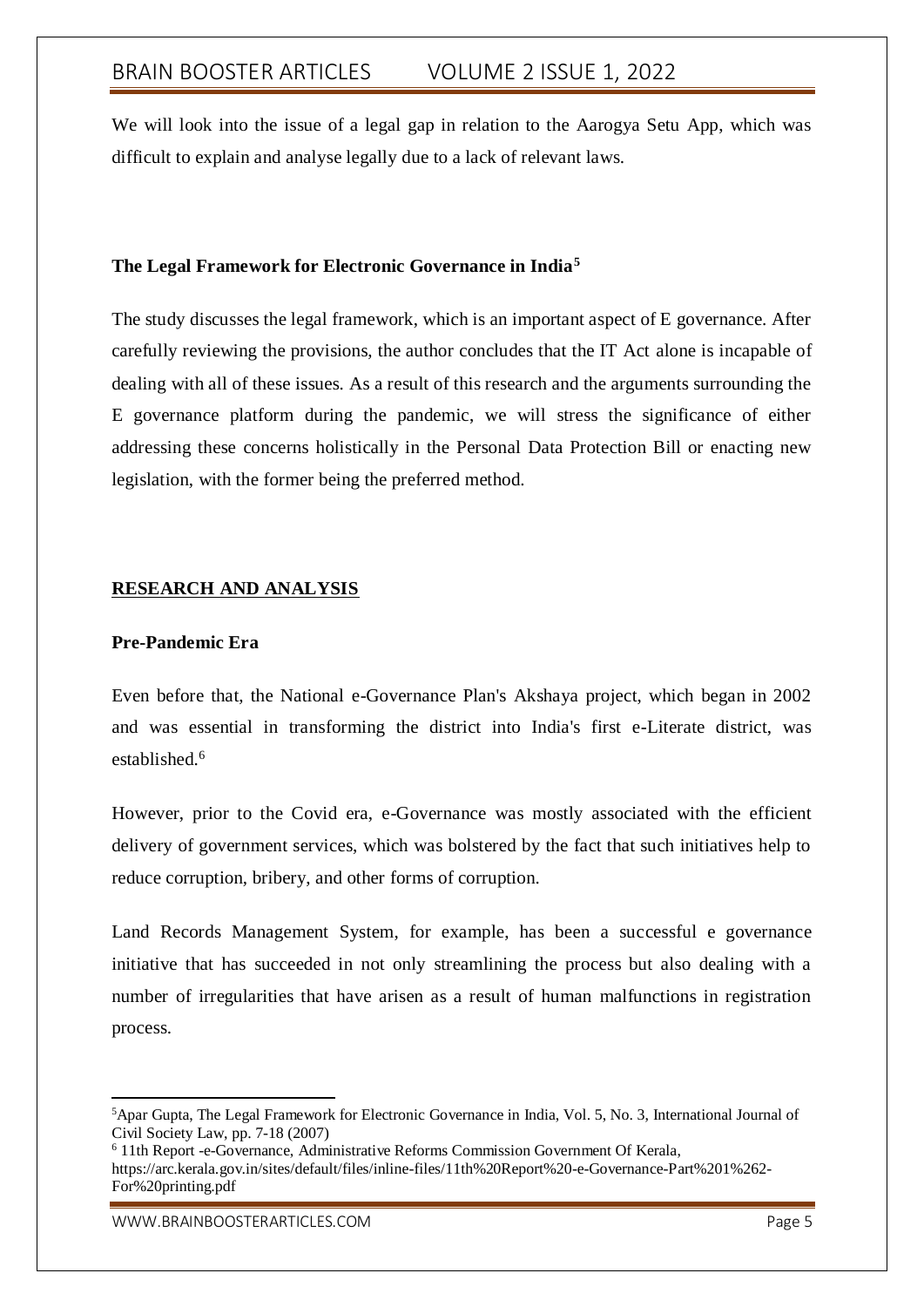In the field of taxation, NSDL e-Gov was already well-versed in managing a variety of national-level projects, so they were tapped for the GST Pilot Project, which has since evolved into GSTN, a full-service initiative.<sup>7</sup>

Now, during the pandemic responses, we have witnessed that E-governance delivers timely government information and public services, enabling citizens to access information without the need for bureaucracy, and boosts managerial efficiency (Sumedha). As a result, egovernance will become more significant in the future for streamlining administration and facilitating cooperative governance.

#### **Post Pandemic Era**

Because of the larger significance of e-Government activities during the Pandemic, the importance of e-Governance projects in the lives of citizens has seen a paradigm shift in terms of applicability and acceptance in the post-COVID era. To counteract the virus, India, like other countries, imposed a countrywide shutdown at first. However, this would be insufficient because administration concerns cannot be handled by restricting the movement of residents and government officials alike (Rawal). As a result, e-Governance efforts gained traction in order to serve a population of about 1.3 billion people.

#### **Some Successful Initiatives: An Ode to the Advantages of E-Governance**

- TRACING: The *ArogyaSetu app* was the most visible example of India's usage of e-Governance. Many other South Asian countries, including Singapore and South Korea, used similar apps in their e governance to aid the administration in its fight against the deadly illness.
- ECONOMIC ADVANTAGE: The Indian economy contracted as a result of the pandemic, which the government attempted to address by implementing measures such as economic stimulus aimed at increasing domestic demand. E-Governance can also help in this situation. The Delhi government established an employment

WWW.BRAINBOOSTERARTICLES.COM **Page 6** 

1

<sup>7</sup>The NSDL e-Gov Edge, [https://www.egov-nsdl.co.in](https://www.egov-nsdl.co.in/) (last visited Mar. 8, 2022)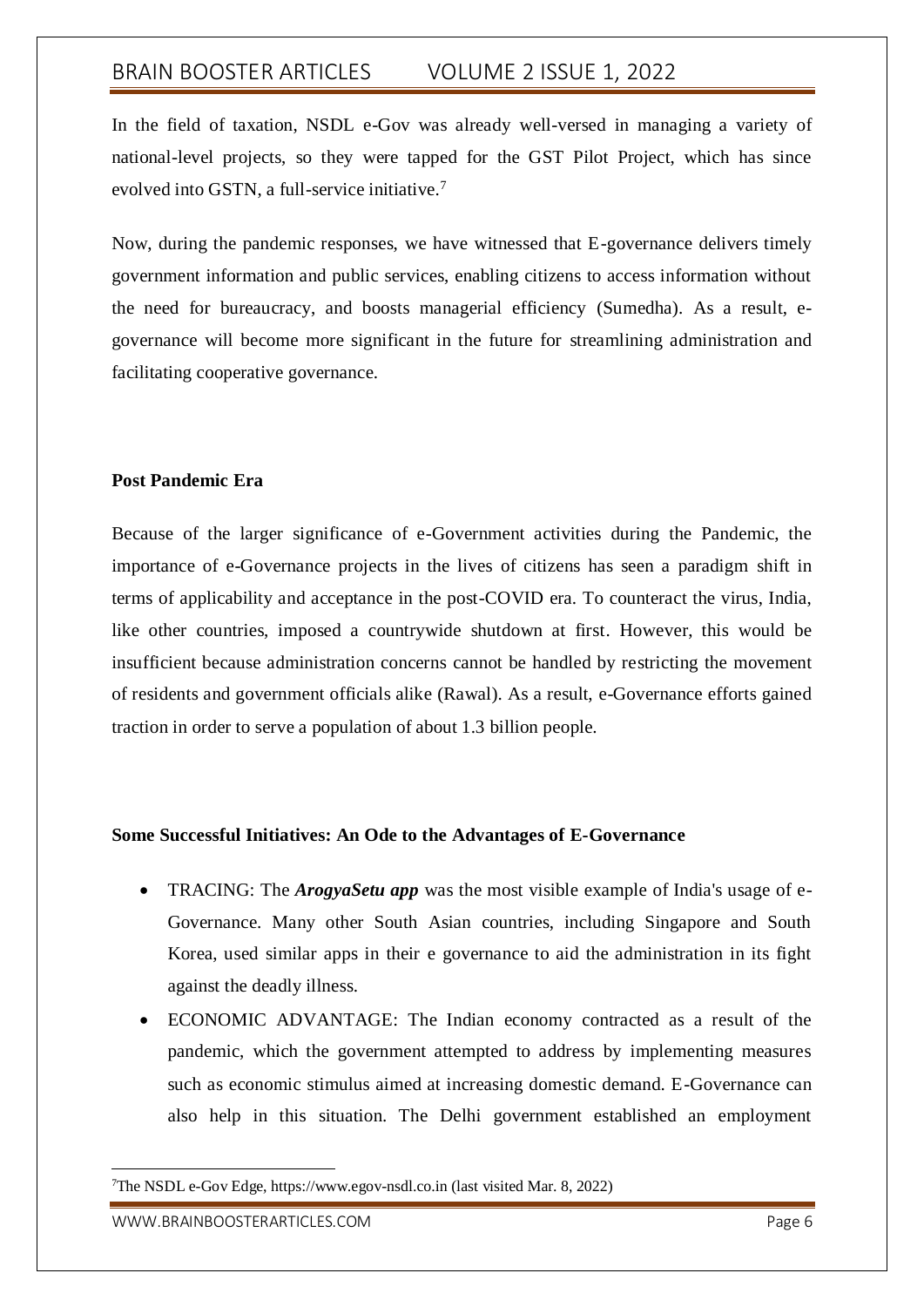exchange portal where prospective employees may register. Prospective employers could utilise the aforementioned site to hire (jobs.delhi.gov.in). Because all candidates were at least shortlisted, this program was a huge success.<sup>8</sup>

- E-office applications allowed authorities to access digital files remotely without interfering with measures put in place to control the spread of virus while allowing government operations (Maria).
- While the government has issued various guidelines and regulations to maintain a rigorous curfew, Andhra Pradesh has implemented e governance and offered ePass for persons who need to move during the curfew for emergency services.<sup>9</sup>
- RT-PCR and Rati: The site was created to make it easier for Sample Collectors to get authorization to use the RT-PCR and Rati mobile apps. They also received the CSI Award of Recognition for Real Time Tracking and Recording of Every Test at the 18th CSI SIG e-Governance Awards 2020.<sup>10</sup>

Now, in order to comprehend the triumphs and failures of e-Government in India in the postpandemic age, we must evaluate the drivers of the system, which primarily include the government, citizens, and technology (ICT)

### **Post Pandemic Era: Banking on the Benefits of E Governance**

From a policy standpoint, in the post-pandemic era, the government may consider directing its limited resources toward increasing social media participation. Since it has been demonstrated that citizen engagement in Government social media accounts (GSMAs) may be used effectively by governments to not only address crises but also promote transparency and accountability by giving timely information to citizens (Preeti).

The idea is straightforward: India needs to implement long-term e-government reforms. Providing citizens with public services via electronic means is a very limited definition of egovernance. Rather, e-governance and digitization must be widely included throughout many

1

<sup>8</sup>Anil Baijal, DDA launches six e-governance initiatives, The Times of India, (Mar. 4, 2022, 10:02 PM), https://timesofindia.indiatimes.com/city/delhi/dda-launches-6-e-governanceinitiatives/articleshow/70284646.cms

<sup>9</sup>Andhra Pradesh Service Plus, https://serviceonline.gov.in m (last visited Mar. 8, 2022)

<sup>10</sup>Himachal Pradesh Official Website, https://himachal.nic.in/en-IN/index.html(last visited Mar. 8, 2022)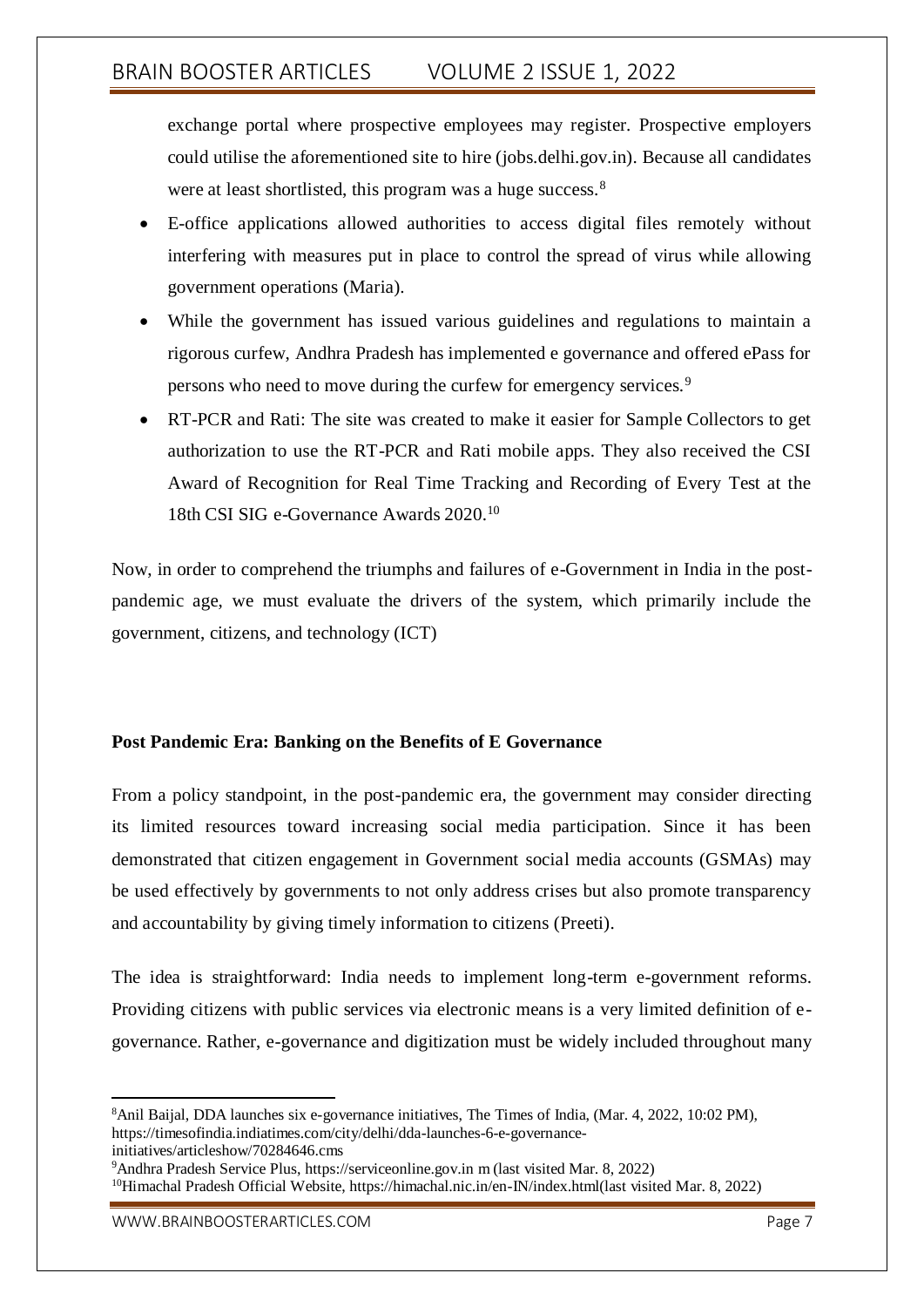domains of governance. We may start with the Census, which is extremely essential but is now immature and poorly maintained [\(Upmith\)](#page-8-0).

Recent elections in four states brought the issue of disparities in records to the forefront, which were mostly caused by the manpower tasked with data collection. Introducing e governance can transform it into a real-time data field that also functions as an engine for edelivery of public services.

#### **Legal Framework an Immediate Necessity for E Governance**

Arogya Setu app and Aadhar debates, highlighted the multiple legal flaws that exist in our legal framework. Privacy, cyber security, and data protection are novel problems in regard to technology that the Indian system has not fully examined with respect to E Governance. People have become more adaptable to online governance as a result of the COVID-19 scenario, and this tendency should be promoted by making platforms user-friendly and easy to access, as well as safe in terms of data protection and cyber security (frauds).

While the Constitution guarantees a right to privacy, as expressed in the famous Puttaswamy decision, we lack a robust data protection statute to determine the level of intrusion into individual privacy that is permissible. There is no clear mechanism for deleting data or setting restrictions on the amount of data that can be gathered in Arogya Setu app.

It is troubling that there is no anchoring legislation for improving digital trust in E governance projects. Because the mere legal acknowledgment of electronic records and papers in the wake of the IT Act is insufficient for such initiatives to be accepted in a legal sense. With the government announcing a national research health mission in August 2020, with the goal of providing each citizen in the country with a unique digital health id in order to make health care services, both public and private, accessible through a single digital interface, laws are becoming even more important.

Building digital trust is the first step toward expanding e-governance in the future, and it can only be accomplished through a legal framework that defines not only the permissible extent of data collection to protect privacy, but also addresses concerns about the ever-increasing number of cyber-crimes.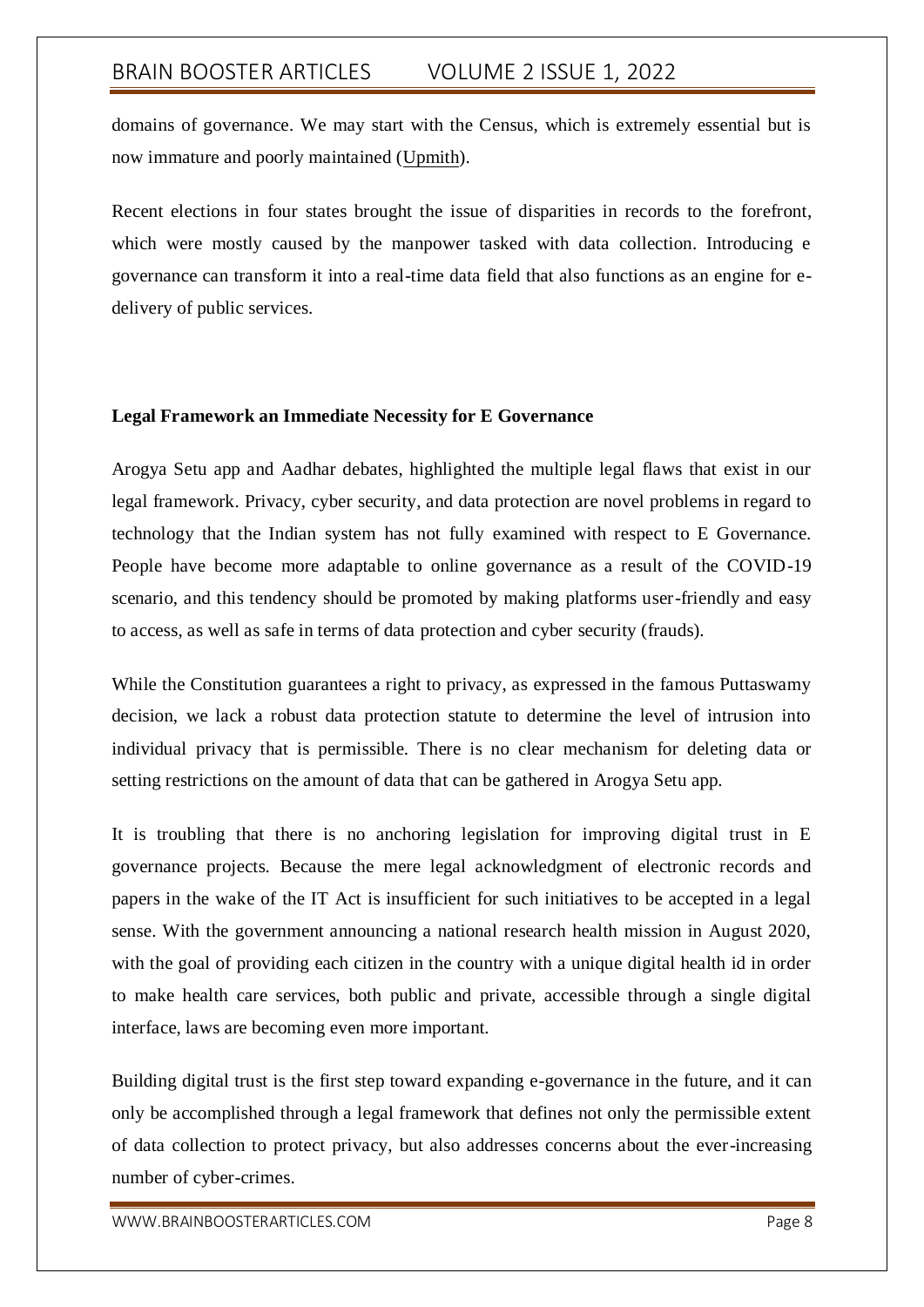#### **CONCLUSION AND SUGGESTIONS**

The above analysis in totality mainly demonstrates that any e-government initiative targeted to data collection and processing is largely *legally irrelevant at present* and the ones only offering services like jobs, land management are *not user friendly*. Hence, in the post pandemic era efforts focused to cure these issues should be immediate with immediate effect to progress with the increased acceptability of E governance. As a result, the government must prepare carefully for India's future in E governance, which can only be hastened by enacting and enforcing appropriate legislation. As a result, it is apparent that, if properly exploited, E Governance has the potential to rocket India to unparalleled heights.

#### **REFERENCES**

- <span id="page-8-0"></span>1. Upmith Singh, and Ashim Raj Singhla, Dynamics of e-Governance in post COVID era, EJISDC, July (2021), Volume 87, Issue 4,<https://doi.org/10.1002/isd2.12168>
- 2. Sumedha Chauhan, Sandeep Goyal and Anandan Pillai, E-governance using mobile applications[,https://research.jgu.edu.in/e-governance-using-mobile-applications-a](https://research.jgu.edu.in/e-governance-using-mobile-applications-a-case-study-of-india-during-the-covid-19-pandemic/)[case-study-of-india-during-the-covid-19-pandemic/](https://research.jgu.edu.in/e-governance-using-mobile-applications-a-case-study-of-india-during-the-covid-19-pandemic/)
- 3. Maria and Jana, Impact of COVID 19 on the provision of services by public administration, SHS Web of Conferences, 2021, https://doi.org/10.1051/shsconf/20219201059s
- 4. K. L Rawal, E-Governance In India: Initiatives And Issues, Indian Journal of Industrial Relation*s*, 2007, vol. 42, no. 4, pp. 757–61, http://www.jstor.org/stable/27768106.
- 5. Isabel, COVID-19 and E-Governance: Lessons from South Africa, South African Institute of International Affairs, 2021, http://www.jstor.org/stable/resrep29596.
- 6. Preeti Garg, "E-Governance- A Way To Good Governance", Indian Journal of Political Science, 2008, vol. 69, no. 1, pp. 43–48, http://www.jstor.org/stable/41856390.